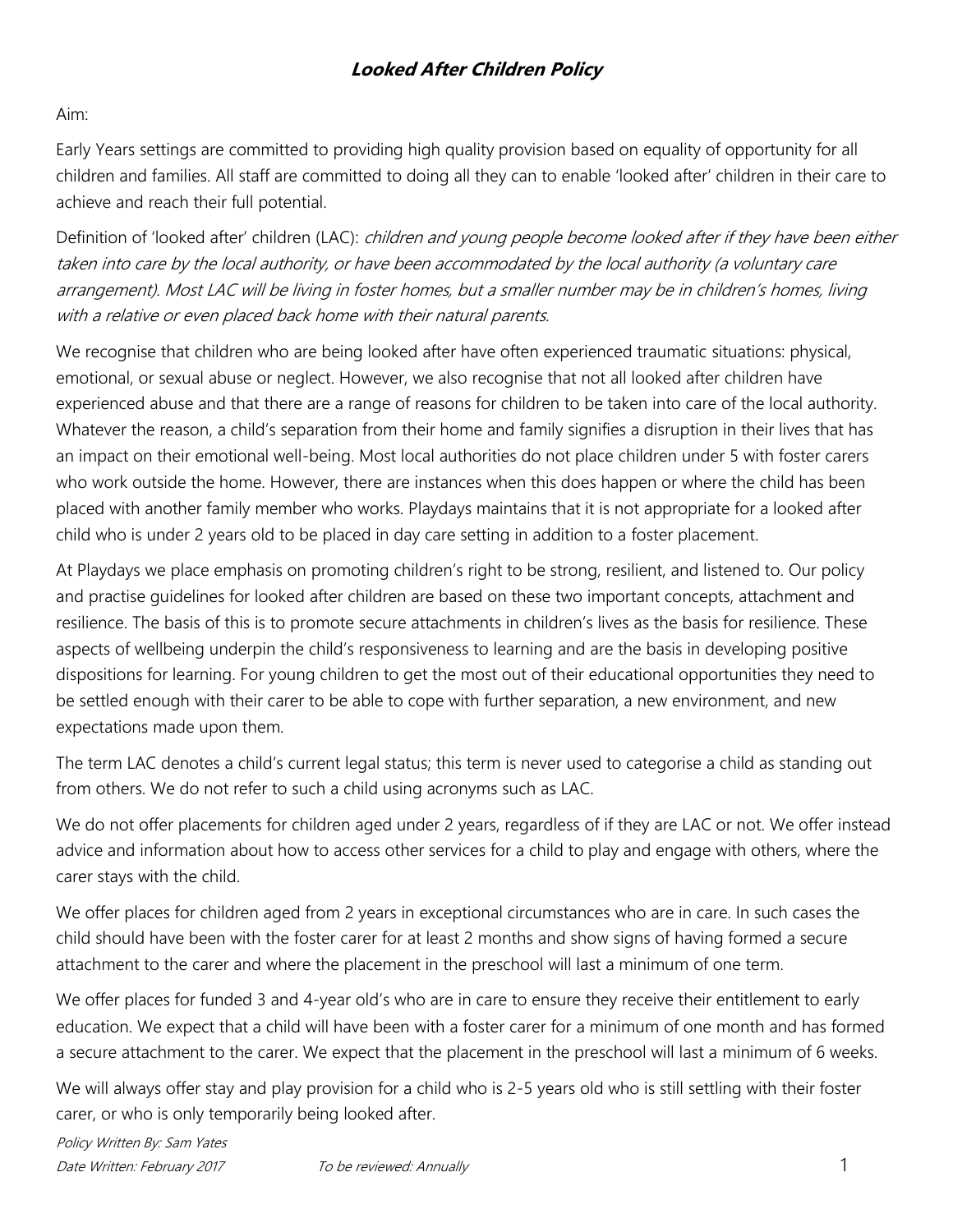# **Looked After Children Policy**

Where a child who normally attends our setting is taken into care and is cared for by a local foster carer we will continue to offer the placement for the child.

Method:

The designated person for LAC is the designated child protection officer. Our named Child Protection/Safeguarding Officer is Terri Clarke. Deputy: Angela Russell

Every child is allocated a key person when they start and this is no different for a looked after child. The Safeguarding Officer ensures the keyworker as the information, support and training necessary to meet the looked after child's needs.

The safeguarding officer and the keyperson liaise with agencies, professionals and practitioners involved with the child and his or her family and ensures appropriate information is gained and shared.

We recognise the role of the local authority social care department as the child's corporate parent and the key agency in determining what takes place with the child. Nothing changes, especially with regard to the birth parent's or foster carers role in relation to the preschool without prior discussion and agreement with the child's social worker.

At the stat of the placement there is a professionals meeting that will determine the objectives of the placement and draw up a care plan that incorporates and the child's learning needs. This is reviewed after 2 weeks, 6 weeks and 3 months. Thereafter at 3 to 6 monthly intervals.

The care plan needs to consider such issues for the child as:

- Emotional needs and how they are to be met
- How any emotional issues and problems that affect behaviour are to be managed?
- The child's sense of self, culture, language and identity how this is to be supported
- The child's need for sociability and friendship
- The child's interests and abilities and possible learning journey pathway
- How any special needs will be supported?

In addition, the care plan will consider:

- How information shared with the foster carer and LA as well as what information is shared with whom and how it will be recorded and stored.
- What contact the child has with their birth parents and what arrangement will be in place for supervised contact. If this is to be the preschool, when, where and what form the contact will take will be discussed and agreed.
- What written reporting is required.